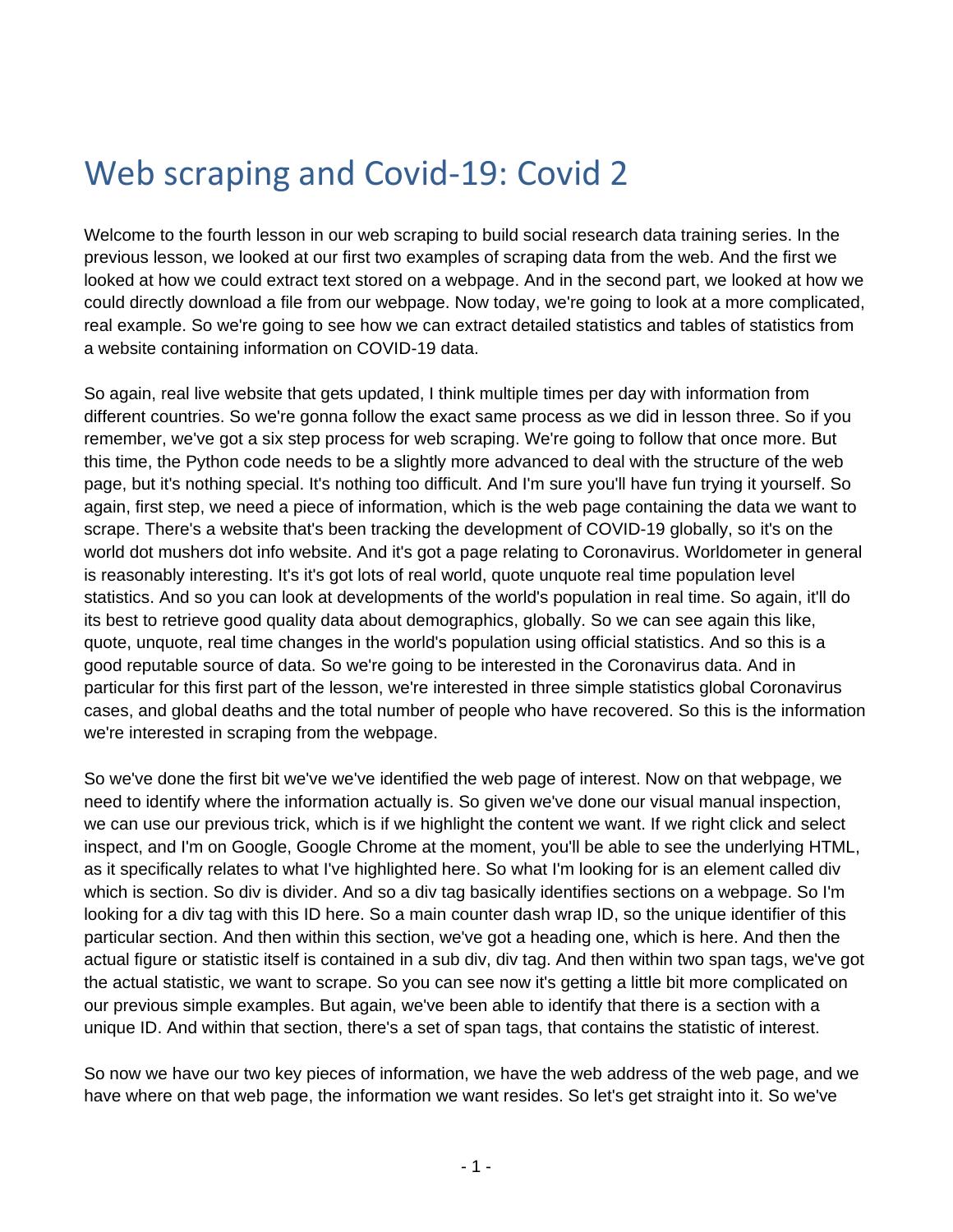done the visual inspection of the code. And I've just put it here in the notebook if you want to check again. So we need to move on to the next stage, which is requesting the webpage. So the few more modules that we've done, we've been used to but again, it's the it's the same group of preliminaries, you know, we need the requests module for requesting web pages, we need the Beautiful Soup module and for parsing the structure of the web page, so Python knows what it's dealing with. And a couple of kind of data handling modules. And also, again, I've written quite detailed notes on what's happening here. So we'll just get straight stuck into the web scraping itself. So again, we define the web address, and we store it in a variable called URL. We request that URL, and then we check the status code. So has it been successfully requested or not? So yes, so we've requested the web page, I've just shown you in the browser, we get a response code of 200. Therefore, it's been a successful request.

This is again, just to show you different way of, you know, naming the variables. You know, instead of calling it URL, I can call it web address. Instead of, you know, calling the results of the request your response, I can call it, you know, scrape result, or get the exact same result. Yep. So a successful request. So it's just a quick example showing you, you know, that, while variable names have some limits on what they can be, and, you know, you've got largely unlimited choice and how you name it. So it's up to you, whatever makes sense. It's your interpretable by you, you can choose. So again, just a very quick look at the metadata associated with the request. So here's the date and time that I've made the request. And again, a lot of stuff, which is really only of interest to your web developer. So how long did it take for the server to return the webpage to me, stuff like that, you know, it's not, it's not terribly relevant to our purposes.

So let's take a look at a snippet of that web page. So again, we haven't told Python, we're dealing with a web page, it just thinks we're dealing with a mass of text. So here's the first 1000 characters, you know, off the webpage. And we've requested, which is, in essence, just this kind of top bit of code here. And you can see the doctype. So that's just the first 1000 characters. That moves us on to our second step, which again, is telling Python, hey, we're dealing with a web page. So let's, you know, work with it on those grounds. So given us the the Beautiful Soup module, it's a very detailed web page with lots of content. So what we're going to do, again, is just a quick little sample for demonstration purposes. So we'll just interpret the first 1000 characters as if they were an HTML page. And now take a look at it in Python. Yeah, so here's the first 1000 characters. Now Python recognises that it's HTML. As we've learned before, HTML is hierarchical. And now we can see near the tag, and the nested structure of HTML. So now Python is understanding that what we've requested at this link is a web page. And now let's start picking out the bits of information we need. So again, what I want to find is well, rather our sections then that are called divs. So I'm going to try and find all of the div tags that have the unique ID of mean counter dash, right. So it sounds obviously a little bit counterintuitive that, you know, finding all the sections that have a unique ID. This is obviously not unique to an individual section, there's three sections. But that's absolutely fine. So basically, the results of the screen, or the results of this process, will find all of the sections. So this is section one, this is Section two, and this is section three. So that's what we're asking Python to find. But let's take a look at the results.

So great. That seems to have found certainly the first one with the Coronavirus cases. It's found the second section with the third statistic, and it's fun. The third one with the numbers of recovered patients. So great. So what that has returned that the Python is something called list. So I've now got a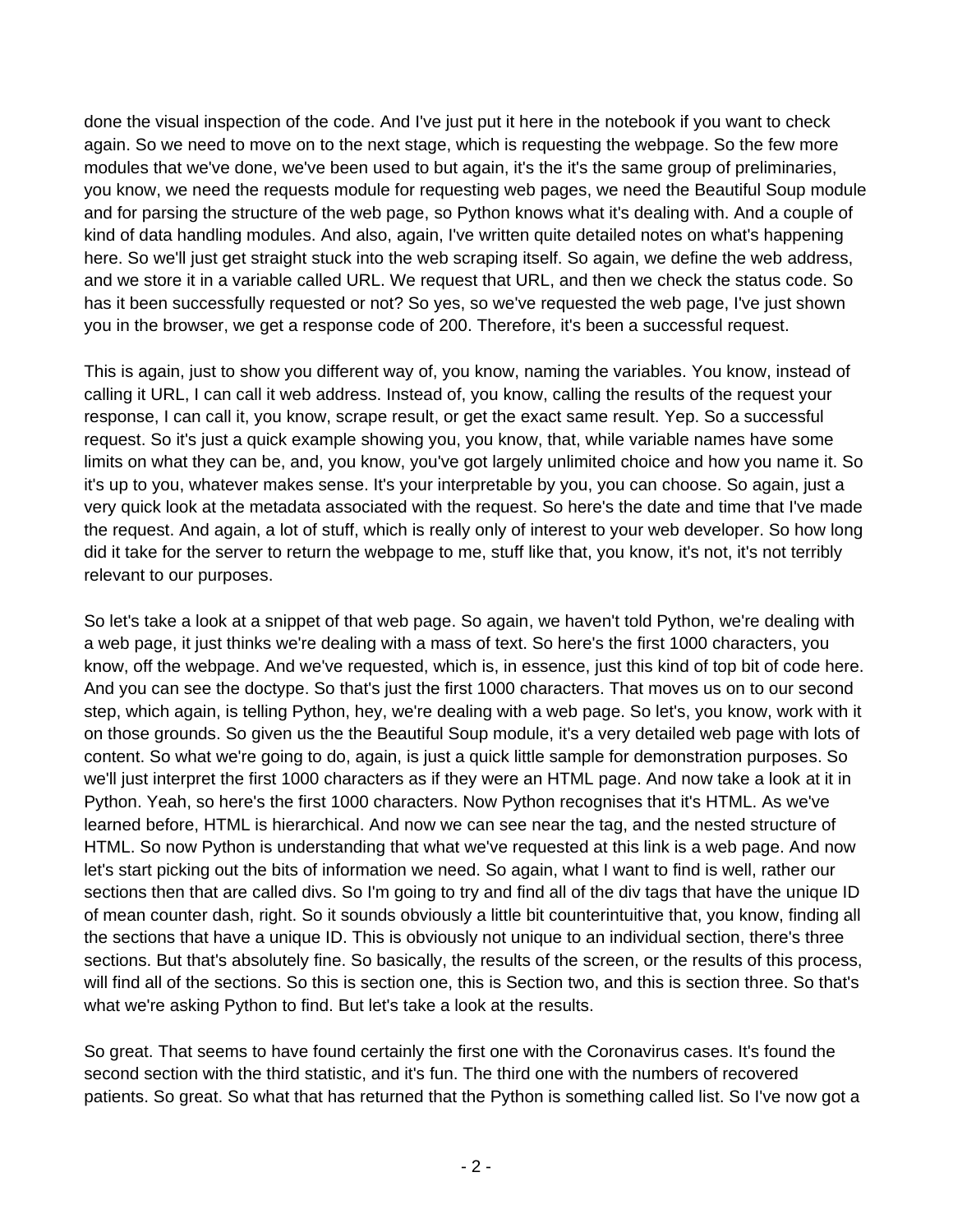list of results. Because it's a list, then I can start counting how many elements are in the list. And I can loop over the list, I can say for every element in the list, you know, print its contents, for example. So if I use the length function in Python, it'll tell me how many sections I found. So I found three sections. Excellent. That's good to know. And then I can loop over those sections and say, you know, print, print the details and try. So here's the first div. Here's the second. And here's the part. So because now I know I have a list and the list has an order. So the first element in the list is relates to the Coronavirus cases, the second element in the list refers to the debts and the third refers to the numbers have recovered. And I can use that structure of the list to pull out the information that I need. So for example, and element one of the list which perhaps counter intuitively is identified by the number zero. So in Python, and it starts counting from zero. So the first element in the list is identified by the index zero, the second element by the number one, and so on. So it's just a little piece of information you need to keep in mind when you're using Python. But it starts counting from zero. So what I want to do then is extract the information within those div tags, specifically the span tags that are within the div tags. And then I want to save those to a variable.

So it's best usually to work from right to left and perhaps counter intuitively. So the first element of the list that's called section Find the span tags, I know there's only one set of span tags within the div. And here it is. So find the span tags, take the text that's contained within the span tags. And then I'm just doing a little bit of cleaning up, I'm saying if you find any whitespace, and just deleted, and if you find any comments as well take, take those out. So that's just a bit of data cleaning and formatting. That's not essential to the extraction. That's just a little bit of tidying up. And again, so for debts again, I go to the second element of the list, that's called sections, find the span tag, extract the text from the span tag, replace any columns that I see and save the results to this variable. If there's enough time for me, let's actually see if it works. So excellent. It also have a variable called cases, which contains this statistic, a variable called that switch contains this one and a variable called recoveries, which contains that statistic, as well. So we very successfully requested this web page, parsed it as HTML, and extracted the three key statistics that we were interested in. Again, we go to the the final step in the web scraping process, I haven't really scraped a lot of data here, you know, we can do a lot more than just two or three statistics. But just so we were doing things properly. And what I do now is I'm going to create a Downloads folder, if it doesn't exist, this is just a good idea. Just so you know, everything your web scraping goes into a particular folder. And it already exists on my machine, so it doesn't create it. All I'm doing now is basically creating a CSV file. So basically a spreadsheet. And the spreadsheet will have three variable names or three columns, you know, the cases, that's recoveries, and then to the first row of that file, I'll write those three statistics that we extracted. So that's all that's going on here. It's just setting up the file itself, and you're creating the variable names for the file. It's opening the new file, it's writing to it. And it's writing the information that we constructed. And here we go. So we're getting today's these two so we can name the file a bit more appropriately. Again, Did I do anything that actually worked, so we can check using Python? So I can list the contents of the Downloads folder? So again, you can see a couple of files have been created. Excellent. And is there anything in any of those files? Yes, there is. So the information that I scraped, has now been written to the CSV file. And just to have, again, a manual kind of demonstration of how that has worked. Just so I'm not pulling any wool over your eyes. Here are the statistics. Great, so another very successful web scraping, not terribly exciting. One roll of observations is not really gonna justify any kind of research funding herati support